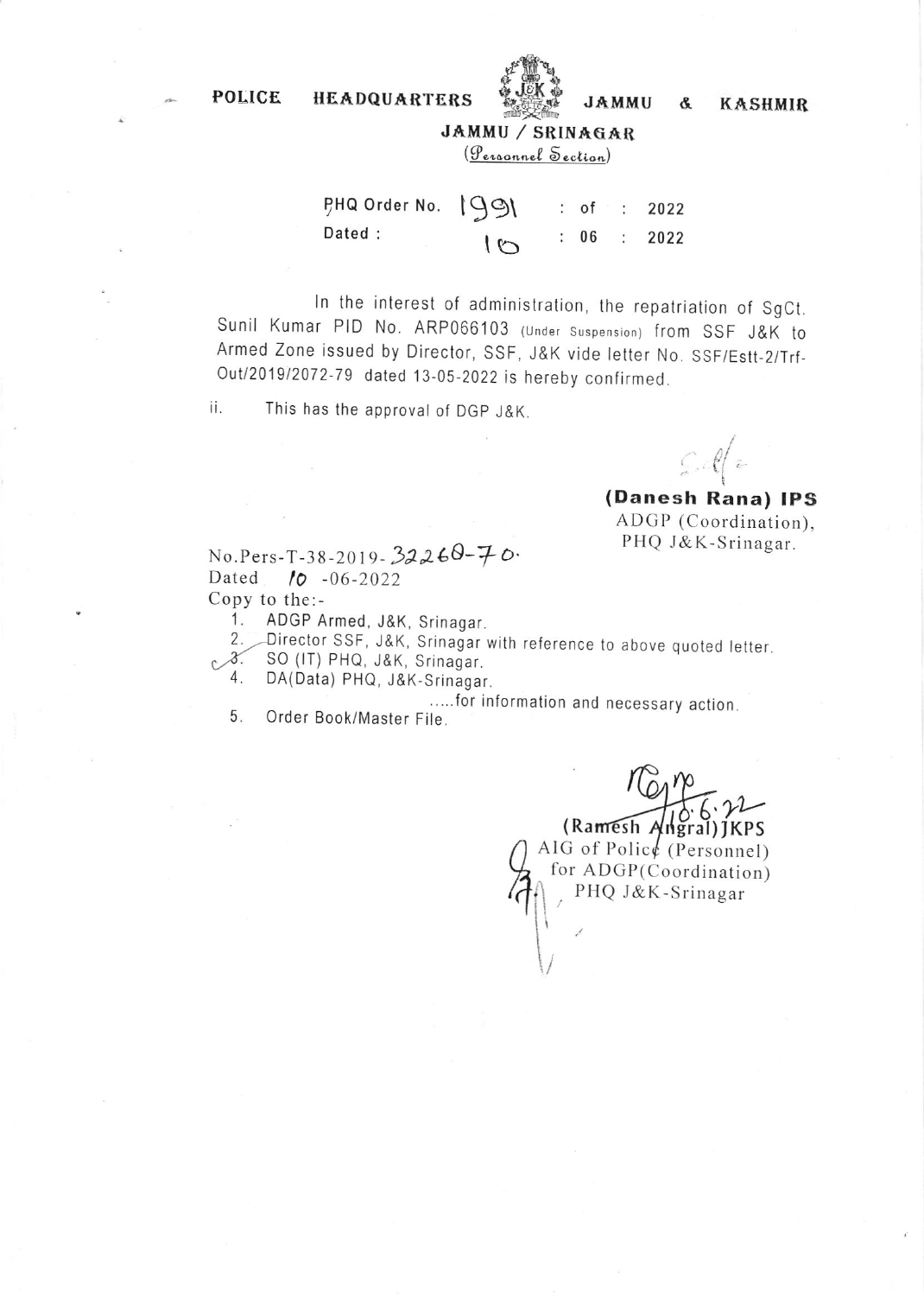

**JAMMU** 

&

## **KASHMIR**

**JAMMU/SRINAGAR** (Personnel Section)

#### PHQ Order No. of  $2022$ 1992 Dated:  $06 - 2022$

In the interest of administration, HC Bilal Ahmad (PID No. EXK983149) of Kashmir Zone is hereby transferred to Security wing with immediate effect.

Consequent upon the above and in the interest of administration, ii, HC Ghulam Qadir (PID No. EXK952458) is hereby transferred as replacement from Security wing to Kashmir Zone with immediate effect.

iii. They shall be relieved forthwith.

POLICE HEADQUARTERS

iv, This has the approval of DGP J&K.

 $S$ de

(Danesh Rana) IPS Addl. Director General of Police. (Coordination) PHQ J&K-Srinagar.

No. Pers-T-PR-41-2019- 32254 57 Dated:- $\sqrt{0}$  -06-2022. Copy to the:-

- 1. ADGP Security, J&K-Srinagar with the request to deploy HC Bilal Ahmad (PID No. EXK983149) with Shri Mohammad Amin Bhat, Ex-MLA Devsar as PSO against withdrawn of his existing PSO namely HC Manzoor Ahmad Lone (PID No. EXK981420).
- 2. IGP Kashmir Zone-Srinagar;

3. PPS/PA to DGP, PHQ, J&K-Srinagar;

A. SO (IT Centre) / DA (Data) PHQ, J&K-Srinagar;

........ for information and necessary action.

5. Order Book/ Master File.

(Ramesh Angral) JKPS AIG of Police (Personnel) For Addl. Director General of Police, (Coordination) PHQ, J&K-Srinagar.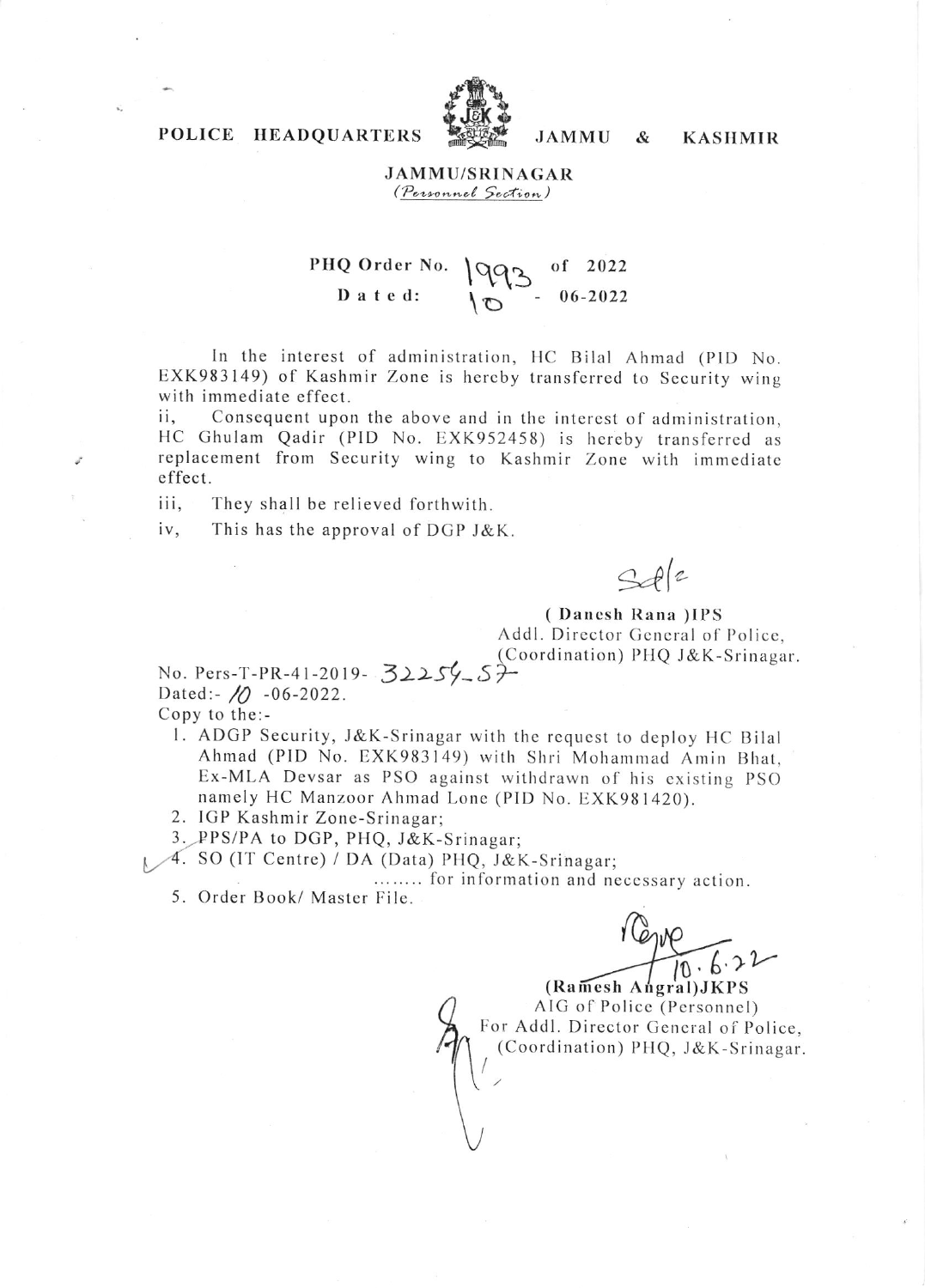

**JAMMU** 

 $\&$ 

**KASHMIR** 

# POLICE HEADQUARTERS

## **JAMMU/SRINAGAR** *(Personnel Section)*

### PHQ Order No. 1996 of 2022  $D$  a t e d:  $|0 - 06 - 2022|$

In the interest of administration, Sgct Tarseem Singh (PID No. ARP036145) of Armed Zone is hereby attached with Hon'ble Justice Rahul Bharti, Judge, High Court of J&K and Ladakh as PSO with immediate effect.

He shall be relieved forthwith. ii.

iii. This has the approval of DGP J&K.

 $3d|2$ 

(Danesh Rana) IPS Addl. Director General of Police, (Coordination) PHQ J&K-Srinagar.

No. Pers-T-PR-1-2021- 329  $\frac{1}{4}$ -39 Dated:-  $10 - 06 - 2022$ Copy to the:-

1. ADGP Armed, J&K-Srinagar

2. ADGP Security, J&K-Srinagar;

3. Commandant IRP 19th Bn;

PPS/PA to DGP, PHQ, J&K-Srinagar for information.

5. SO (IT Centre) PHQ, J&K-Srinagar;<br>6. DA (Data), PHQ, J&K-Srinagar;

........ for information and necessary action.

7. Order Book/ Master File.

 $V_{Q}W$ <br>(Ramesh Angral) JKPS

AIG of Police (Personnel) For Addl. Director General of Police, (Coordination) PHQ, J&K-Srinagar.